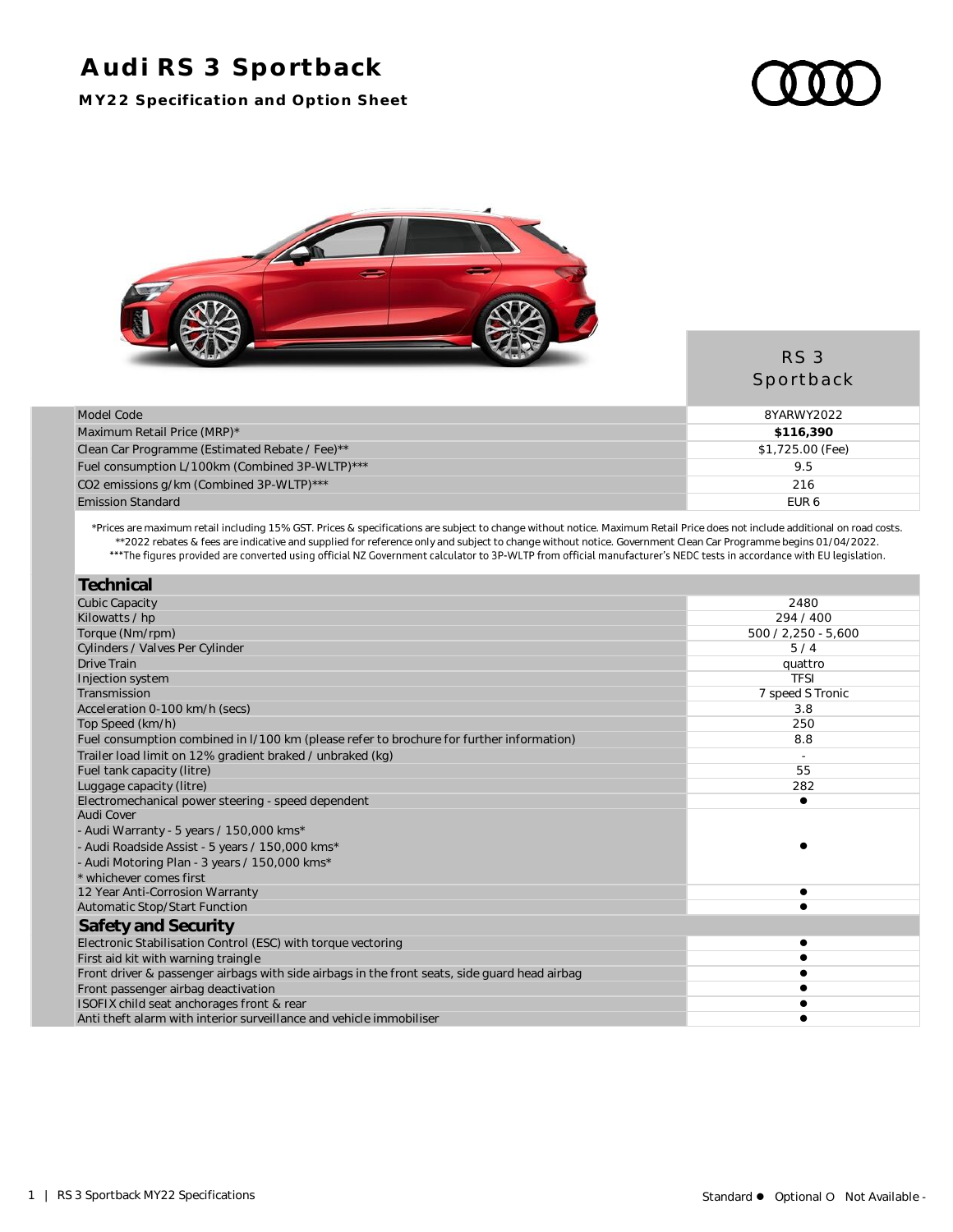

RS 3 **Sportback** 

|                   | Model Code                                                                            | 8YARWY2022                                             |
|-------------------|---------------------------------------------------------------------------------------|--------------------------------------------------------|
|                   | Maximum Retail Price (MRP)*                                                           | \$116.390                                              |
|                   | <b>Driver Assistance Systems</b>                                                      |                                                        |
|                   | <b>Audi Drive Select</b>                                                              |                                                        |
|                   | Audi Pre-Sense Front                                                                  |                                                        |
| <b>7X5</b>        | Audi Park Assist with parallel parking assist                                         |                                                        |
| 616               | Adaptive cruise assist with emergency assist                                          |                                                        |
| <b>8G1</b>        | High beam assist                                                                      |                                                        |
| 79H               | Lane Change Assist with exit warning system and rear cross traffic alert              |                                                        |
| KA <sub>2</sub>   | Rear view camera                                                                      |                                                        |
|                   | Exterior                                                                              |                                                        |
| 52U               | Alloy Wheels                                                                          | 19" alloy wheels in<br>10-spoke Y-style, Platinum Grey |
|                   | <b>Tyres</b>                                                                          | 265/30 19 Front<br>245/35 19 Rear                      |
| OP8               | RS Sports Exhaust, with glossy black oval tailpipe trims                              |                                                        |
| 1KF/<br>1LH       | Red brake calipers                                                                    |                                                        |
| <b>1G8</b>        | Tyre mobility system                                                                  |                                                        |
| <b>7K1</b>        | Tyre pressure monitoring system (indirect)                                            |                                                        |
| UB9               | RS sports suspension with damper control                                              |                                                        |
| 4ZB               | High gloss styling package                                                            |                                                        |
| QL5               | Privacy glass                                                                         |                                                        |
| 6FC               | Exterior mirror housings in aluminium look                                            |                                                        |
| 6XL               | Exterior mirrors, heated, electrically adjustable, folding, auto dimming, with memory |                                                        |
| 8IT<br><b>3S1</b> | LED headlights and LED dynamic taillights<br>Slimline roof rails, aluminium           |                                                        |
| <b>4E6</b>        | Electric tail gate with convenience opening                                           |                                                        |
|                   | Seats and Upholstery                                                                  |                                                        |
|                   |                                                                                       |                                                        |
| N <sub>1</sub> H  | Interior trim - Fine Nappa Leather with embossed RS logo and Honeycomb Stitching      |                                                        |
| Q <sub>1</sub> D  | Sports front seats                                                                    |                                                        |
| 3L4               | Electric front seats, memory function for driver's seat<br>Heating for front seats    |                                                        |
| 4A3<br><b>7P1</b> | 4-way Lumbar support for front seats                                                  |                                                        |
|                   |                                                                                       |                                                        |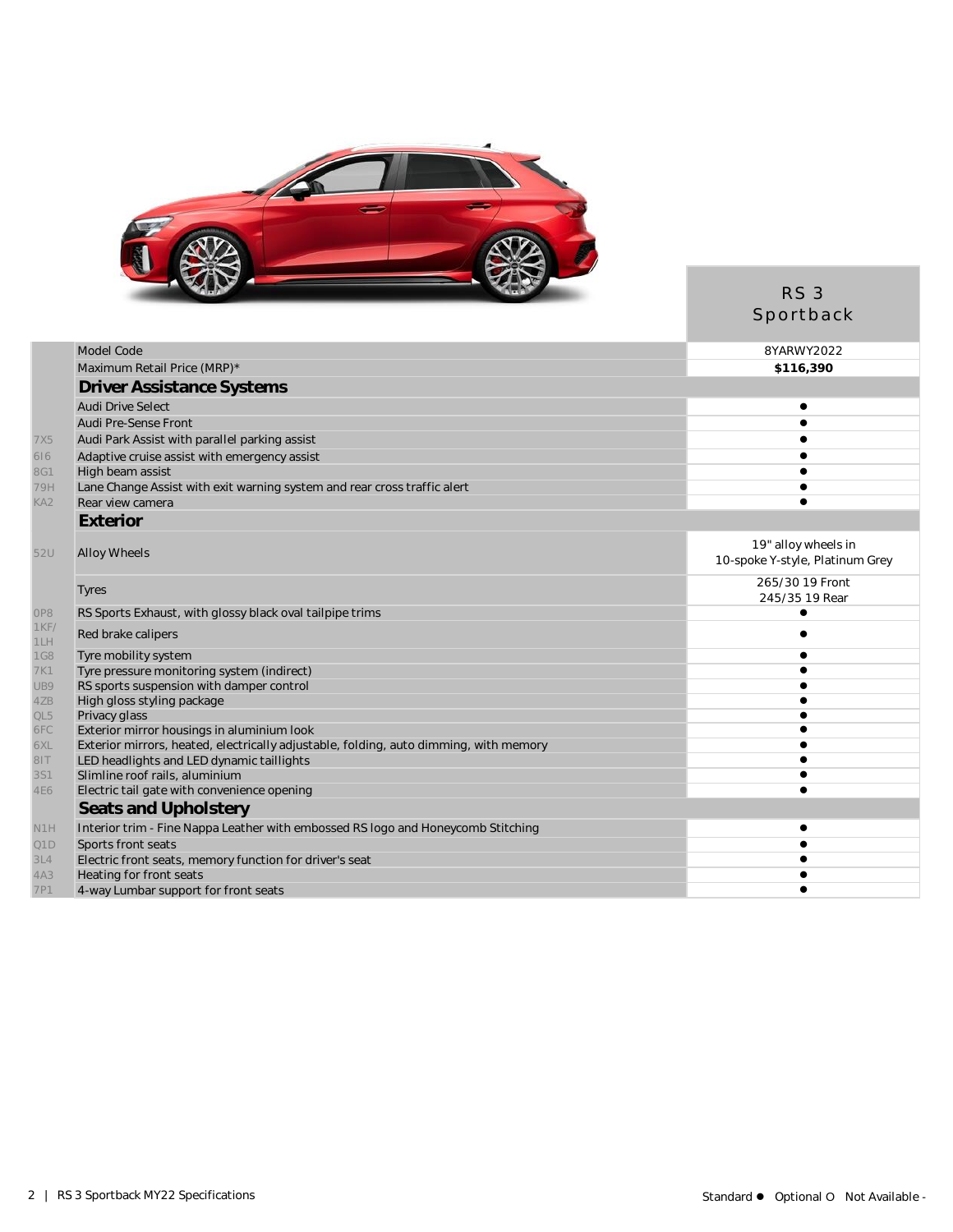

RS 3 Sportback

| Model Code                                                                                                  | 8YARWY2022 |
|-------------------------------------------------------------------------------------------------------------|------------|
| Maximum Retail Price (MRP)*                                                                                 | \$116,390  |
| Interior                                                                                                    |            |
| <b>Audi Connect</b>                                                                                         |            |
| Audi Connect Data Module (IV1)                                                                              |            |
| - Audi Connect Enabler                                                                                      |            |
| - Audi Connect SIM                                                                                          |            |
| - WiFi Hotspot (excl. data)                                                                                 |            |
| Audi connect Navigation and infotainment plus (3 years) (IT3)                                               |            |
| - Online search for navigation destinations                                                                 |            |
| - Detailed Point of Interest display                                                                        |            |
| - Online traffic information                                                                                |            |
| - Online parking information                                                                                |            |
| - Weather information                                                                                       |            |
| - myAudi Navigation                                                                                         |            |
| - Navigation with Google Earth                                                                              |            |
| - Map update online<br>Safety & Service (10 years) (IW3)                                                    |            |
| - Audi Service Request                                                                                      |            |
| - Audi Roadside Assistant                                                                                   |            |
| - Emergency Call                                                                                            |            |
| Security & Convenience (3 years)                                                                            |            |
| - Vehicle Status Report                                                                                     |            |
| - Car Finder                                                                                                |            |
| - Theft Alarm Notification                                                                                  |            |
| - Remote Lock / Unlock                                                                                      |            |
| - Remote Horn & Light                                                                                       |            |
| Audi Smartphone Interface including AUX-IN and 2 USB ports                                                  | $\bullet$  |
| Automatic climate control - two zone                                                                        | $\bullet$  |
| Auto-dimming Interior Mirror                                                                                |            |
| Bluetooth mobile phone preparation                                                                          |            |
| Front centre armrest                                                                                        |            |
| <b>Audi Drive Select</b>                                                                                    | $\bullet$  |
| Electro-mechanical parking brake                                                                            |            |
| Headlining - black                                                                                          |            |
| Height and reach adjustable steering column                                                                 |            |
| Interior inlays - Carbon Atlas                                                                              |            |
| Leather 3 spoke multi-function steering wheel with paddles                                                  | $\bullet$  |
| MMI Navigation Plus                                                                                         | $\bullet$  |
| Ambient Interior LED Lighting Package Plus                                                                  |            |
| Audi sound system - 10 speakers including center speaker in the dashboard and subwoofer with a total output |            |
| of 180 watts                                                                                                |            |
| Audi Virtual Cockpit Plus 12.3" screen and additional RS runway layout                                      |            |
| Comfort key - keyless entry and start                                                                       | $\bullet$  |